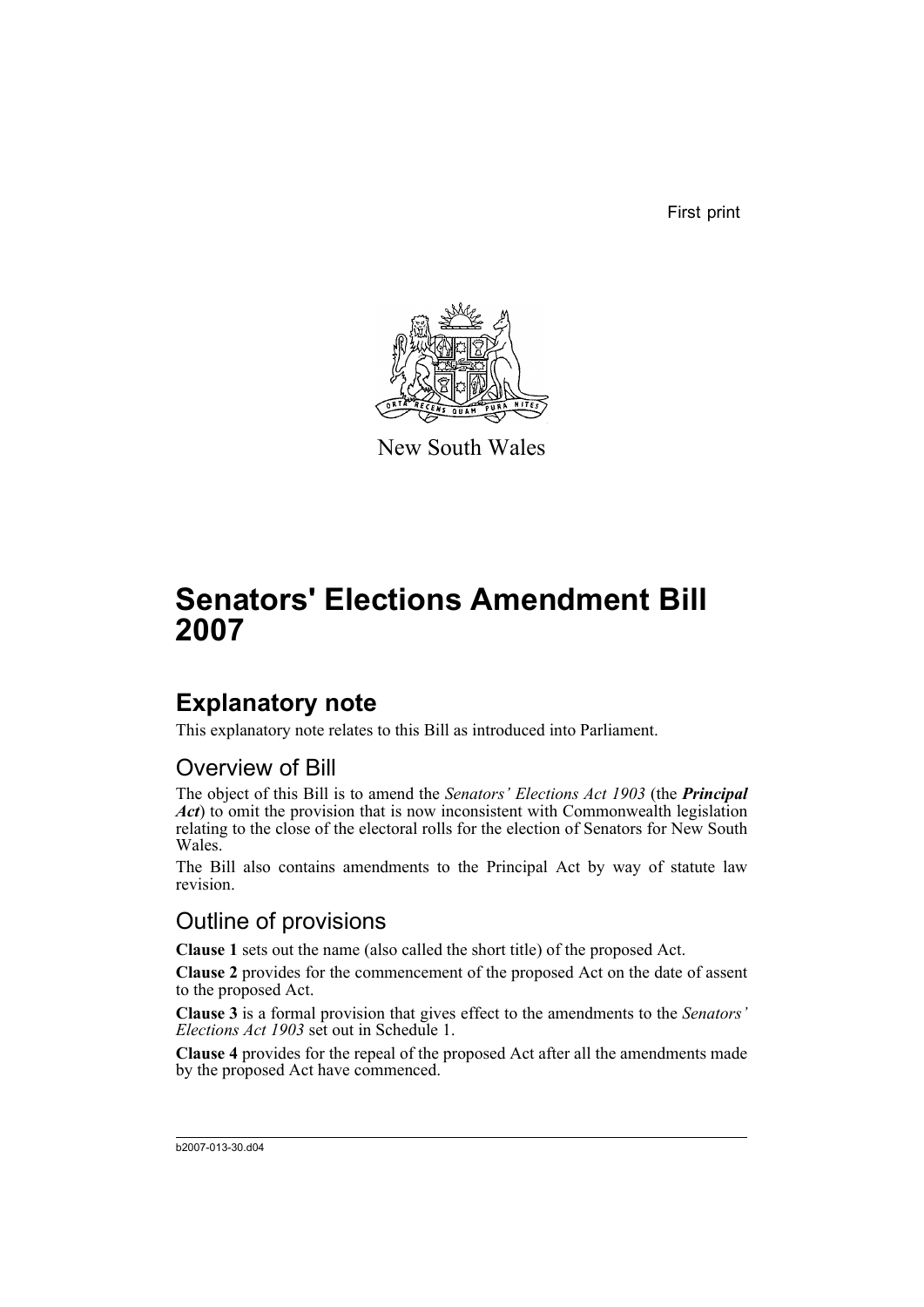Senators' Elections Amendment Bill 2007

Explanatory note

#### **Schedule 1 Amendments**

**Schedule 1 [3]** omits section 4 of the Principal Act which provides that the date fixed for the close of the electoral rolls for a NSW Senate election is 7 days after the issue of the writ. The amendment will ensure consistency with section 155 of the *Commonwealth Electoral Act 1918* (the *Commonwealth Act*), which provides that the date fixed for the close of the electoral rolls is to be 3 working days after the issue of the writ. However, the practical effect of the Commonwealth Act is to close the roll on the issue of the writ because the Commonwealth Act generally prevents names being added to or removed from the electoral rolls after the issue of the writ.

**Schedule 1 [1] and [2]** repeal, by way of statute law revision, provisions of the Principal Act that repeal certain provisions of the *Federal Elections Act 1900*. That Act was repealed in its entirety in 1912.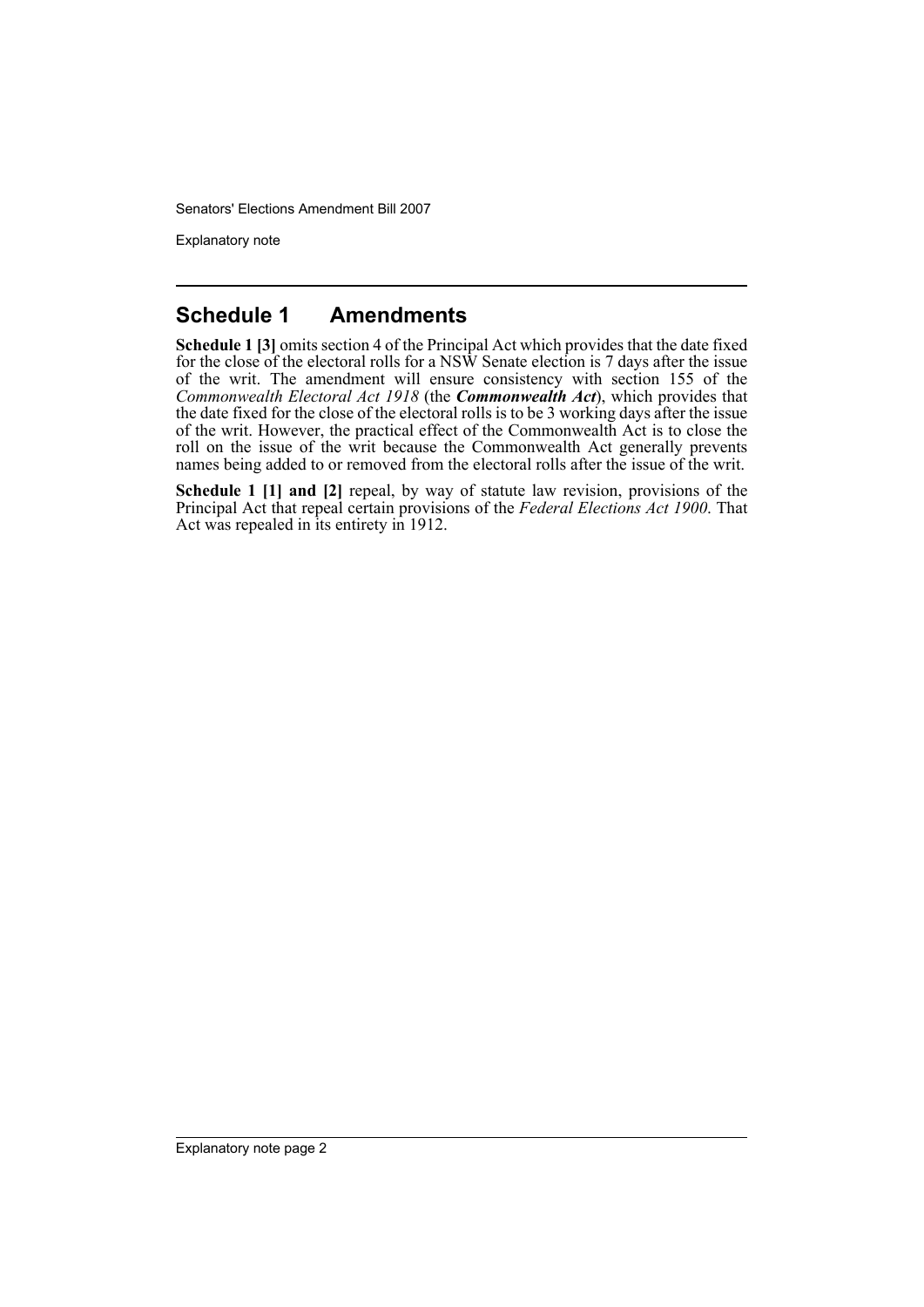First print



New South Wales

# **Senators' Elections Amendment Bill 2007**

### **Contents**

|                                                | Page                  |
|------------------------------------------------|-----------------------|
| Name of Act                                    |                       |
| Commencement                                   |                       |
| Amendment of Senators' Elections Act 1903 No 9 |                       |
| Repeal of Act                                  | ົ                     |
|                                                |                       |
|                                                | Schedule 1 Amendments |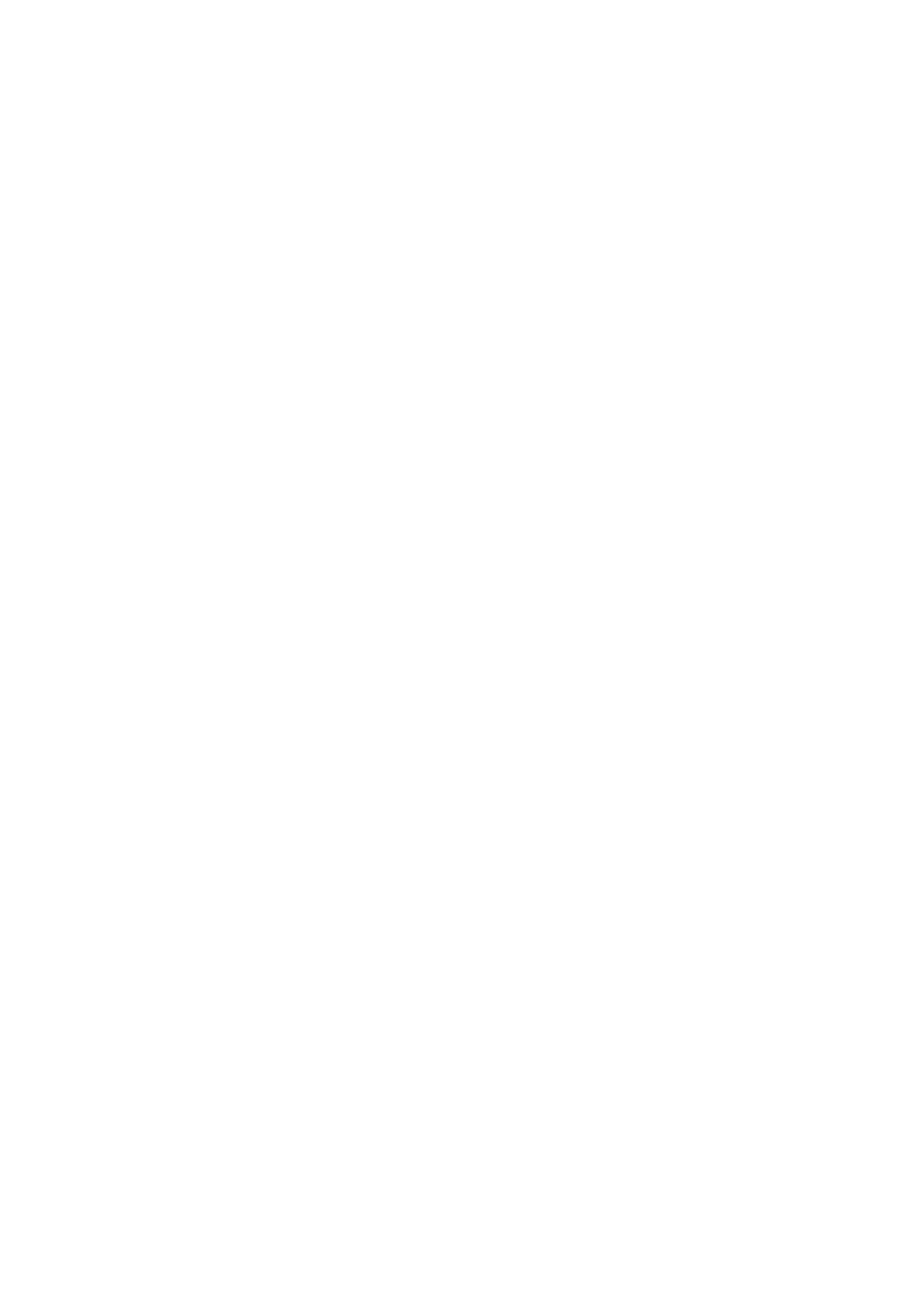

New South Wales

## **Senators' Elections Amendment Bill 2007**

No , 2007

#### **A Bill for**

An Act to amend the *Senators' Elections Act 1903* with respect to the close of the electoral rolls.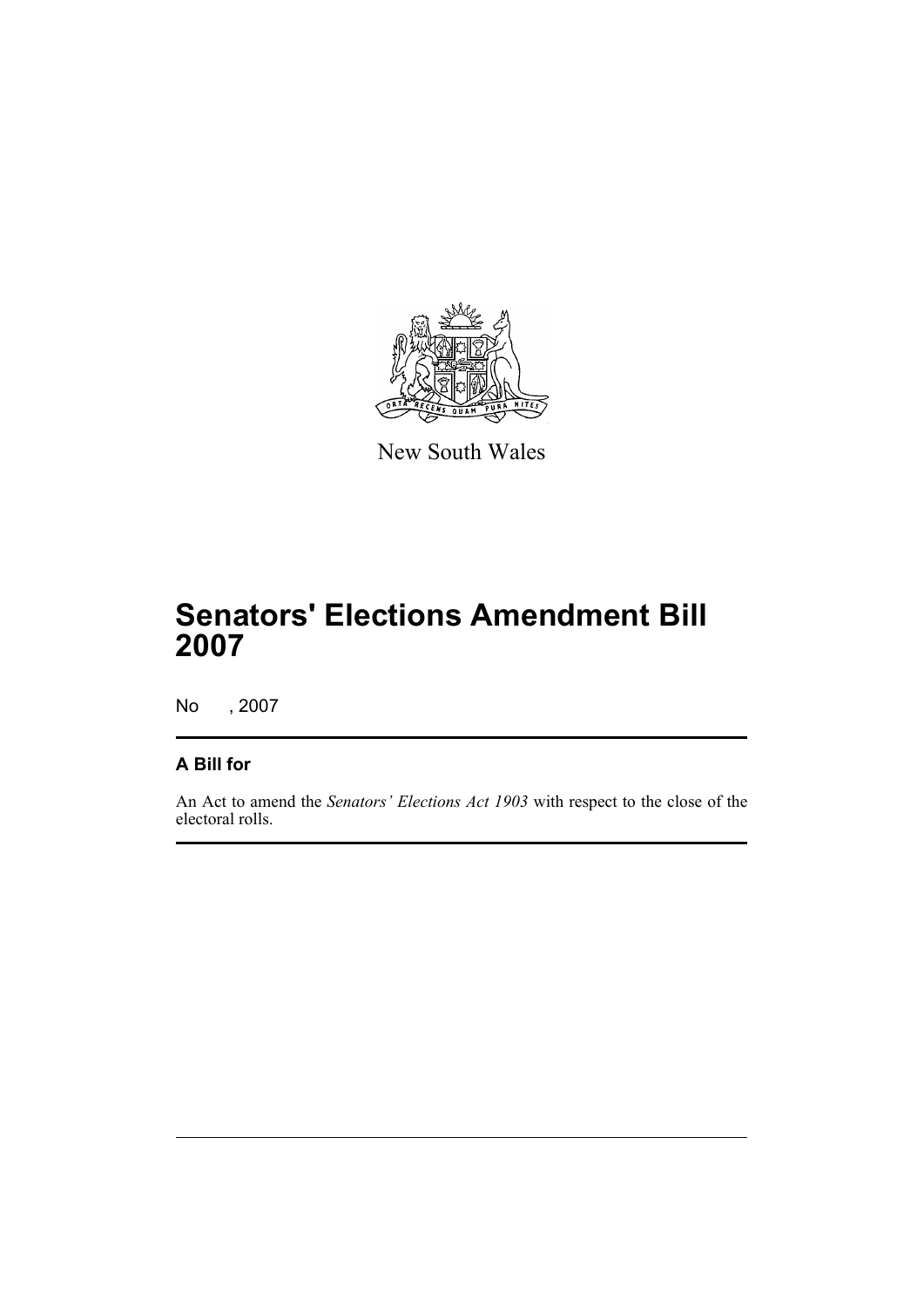<span id="page-5-3"></span><span id="page-5-2"></span><span id="page-5-1"></span><span id="page-5-0"></span>

|   |                      | The Legislature of New South Wales enacts:                                                                                                                |                |
|---|----------------------|-----------------------------------------------------------------------------------------------------------------------------------------------------------|----------------|
| 1 | Name of Act          |                                                                                                                                                           | $\overline{2}$ |
|   |                      | This Act is the Senators' Elections Amendment Act 2007.                                                                                                   | 3              |
| 2 | <b>Commencement</b>  |                                                                                                                                                           | 4              |
|   |                      | This Act commences on the date of assent to this Act.                                                                                                     | 5              |
| 3 |                      | Amendment of Senators' Elections Act 1903 No 9                                                                                                            | 6              |
|   |                      | The Senators' Elections Act 1903 is amended as set out in Schedule 1.                                                                                     | 7              |
| 4 | <b>Repeal of Act</b> |                                                                                                                                                           | 8              |
|   | (1)                  | This Act is repealed on the day following the day on which this Act<br>commences.                                                                         | 9<br>10        |
|   | (2)                  | The repeal of this Act does not, because of the operation of section 30<br>of the <i>Interpretation Act 1987</i> , affect any amendment made by this Act. | 11<br>12       |
|   |                      |                                                                                                                                                           |                |